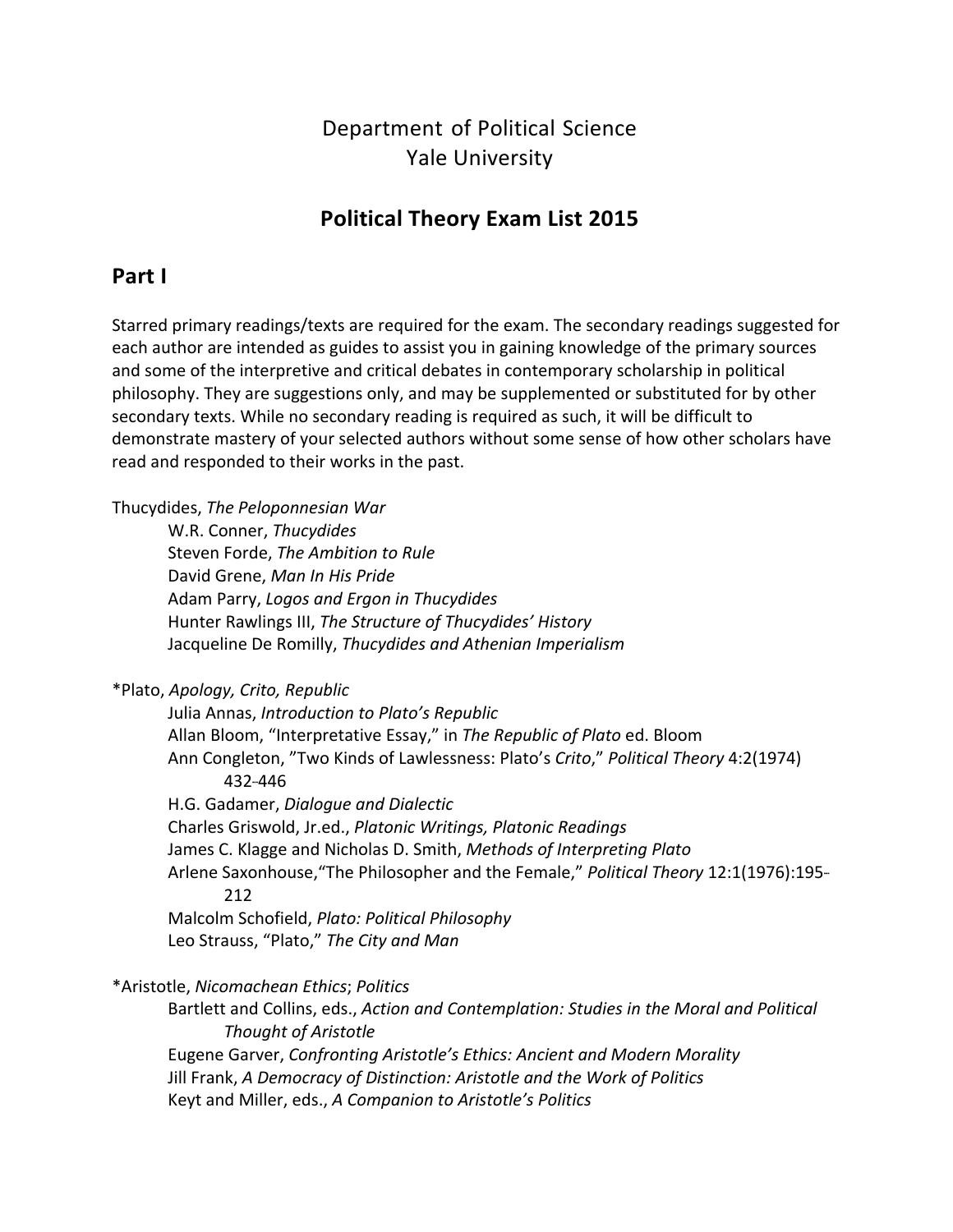Carnes Lord, *Education and Culture in the Political Thought of Aristotle*  Amelie O. Rorty, ed., *Essays on Aristotle's Ethics*  Stephen Salkever, *Finding the Mean*  Aristide Tessitore, *Reading Aristotle's Ethics*  Bernard Yack, *The Problems of a Political Animal*

Cicero, On the Commonwealth [De Republica], On the Laws [De Legibus], On Duties [De Officiis]  Joy Connolly, *The State of Speech: Rhetoric and Political Thought in Ancient Rome* Anthony Everitt, *Cicero*  C. E. W. Steel, *Cicero, Rhetoric, and Empire*  Neal Wood, *Cicero's Social and Political Thought*

Augustine, *The Political Writings* (Gateway), pp. 1-207  Herbert Deane, *The Political and Social Ideas of Saint Augustine*  Reinhold Niebuhr, "Augustine's Political Realism" in *Christian Realism and Political Problems*

  Aquinas, excerpts from the *Summa* in either *Selected Political Writings*, ed. D'Entreves or *The Political Ideas*, ed. Bigongiari G.K. Chesterton, *Aquinas*

 A.P. D'Entreves, *Natural Law*  D'Entreves, *Medieval Contribution to Political Theory*, Chap. 2.  John Finnis, *Aquinas: Moral, Political and Legal Theory*

 \*Machiavelli, *The Prince, The Discourses*

  Bock, Skinner, and Viroli, eds., *Machiavelli and Republicanism*  Ruth Grant, *Hypocrisy and Integrity* Mark Hulliung, *Citizen Machiavelli*  Victoria Kahn, *Machiavelli and the Discourse of Literature* Harvey Mansfield, *Machiavelli's Virtue*  Hannah Pitkin, *Fortune is a Woman* J.G.A. Pocock, *Machiavellian Moment*, Chap. 6, 7 Quentin Skinner, *Machiavelli*  Leo Strauss, *Thoughts on Machiavelli* Maurizio Viroli, *Machiavelli*

 \*Hobbes, *Leviathan*

 C.B. Macpherson, *Political Theory of Possessive Individualism*, Chap. 2  Noel Malcolm, *Aspects of Hobbes* Michael Oakeshott, "Moral Life in the Writings of Thomas Hobbes," Rationalism in  Quentin Skinner, *Hobbes and Republican Liberty*  Richard Tuck, *Hobbes* and *Philosophy and GovernmentPolitics*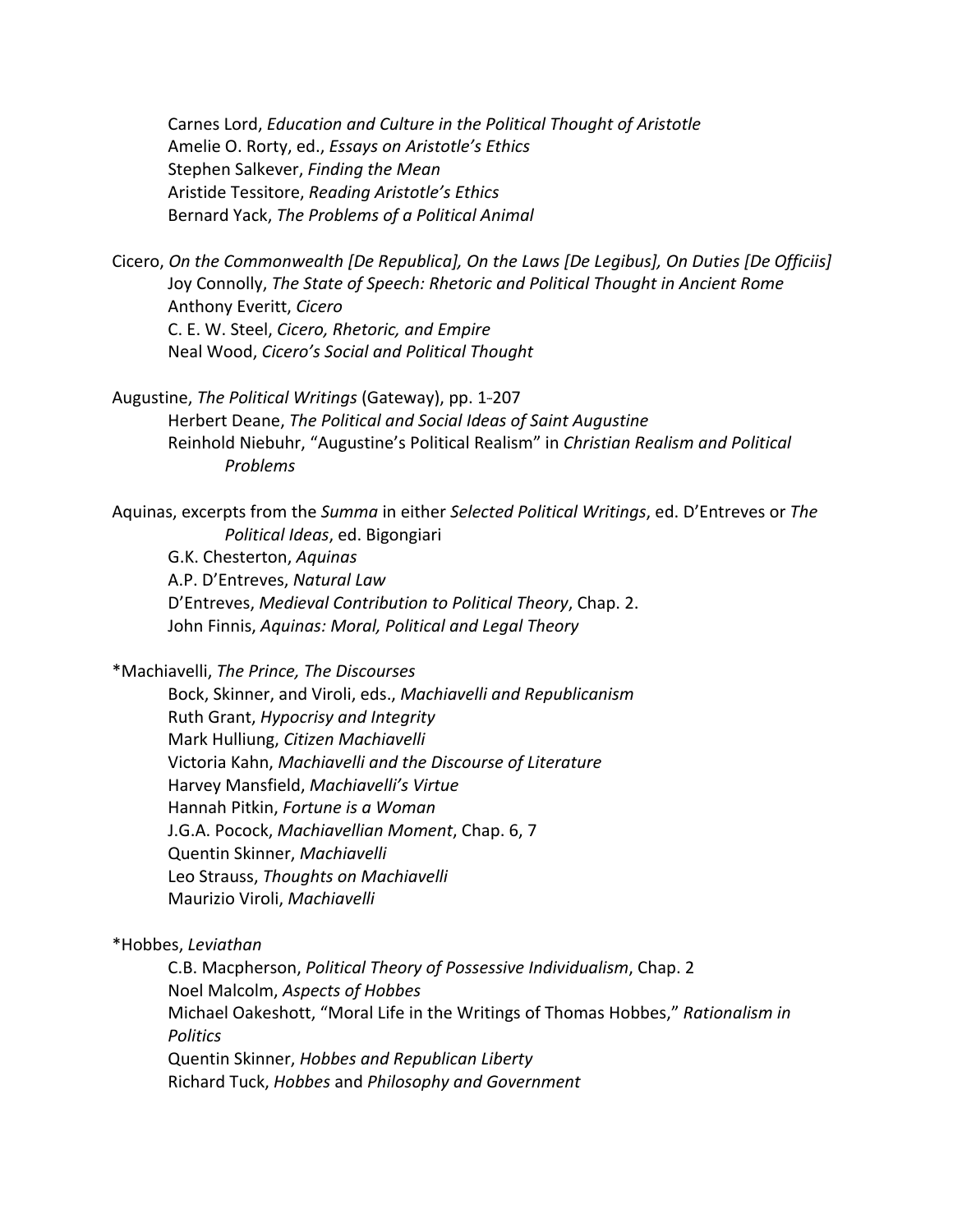\*Spinoza, *Theologico---Political Treatise; Political Treatise* (Shirley translation)  Etienne Balibar, *Spinoza and Politics* Jonathan Israel, *Radical Enlightenment*  W. Montag and T. Stolze (eds) *The New Spinoza*  Steven B. Smith, *Spinoza, Liberalism and the Question of Jewish Identity*  Leo Strauss, *Spinoza's Critique of Religion*  Yirmiyahu Yovel, *Spinoza and Other Heretics*

 \*Locke, *Second Treatise of Government, Letter Concerning Toleration*  Richard Ashcraft, *Locke's Two Treatises of Government* John Dunn, Political Thought of John Locke, Chap. 1,5,8,9,10,13-17,19  Peter Laslett, "Introduction" to *Two Treatises of Government* (Cambridge) C.B. Macpherson, *Possessive Individualism*, Chap. 5  Leo Strauss, *Natural Right and History,* Chap 5B

#### Montesquieu, *Spirit of the Laws*

  Louis Althusser, *Montesquieu: Politics and History in Politics and History*  D. Carrithers, M. Mosher, and P. Rahe, eds., *Montesquieu's Science of Politics*  Nannerl Keohane, *Philosophy and the State in France*  Thomas Pangle, *Montesquieu's Philosophy of Liberalism*  Judith Shklar, *Montesquieu*

 \*Rousseau, *Discourse on the Arts and Sciences, Discourse on the Origin of Inequality, Social Contract*

  Roger Masters, *The Political Philosophy of Rousseau*  Arthur Melzer, *The Natural Goodness of Man*  Judith Shklar, *Men and Citizens*  Jean Starobinski, *Transparency and Obstruction* Robert Wokler, *Rousseau* Hamilton, Madison, and Jay, *Federalists Papers*  David Epstein, *The Political Theory of the Federalist*  John Diggins, *The Lost Soul of American Politics*, Chap.2, 3  Richard Hofstadter, "Founding Fathers: An Age of Reason," *The American Political Tradition*

  Adam Smith, *The Theory of Moral Sentiments, The Wealth of Nations*  Joseph Cropsey, *Polity and Economy*  Charles Griswold, *Adam Smith and the Virtues of Enlightenment*  Ryan Hanley, *Adam Smith and the Character of Virtue*  Knud Haakonssen, *The Science of a Legislator: the Natural Jurisprudence of David Hume and Adam Smith* Albert O. Hirschman, *The Passions and the Interests*, pp 100-115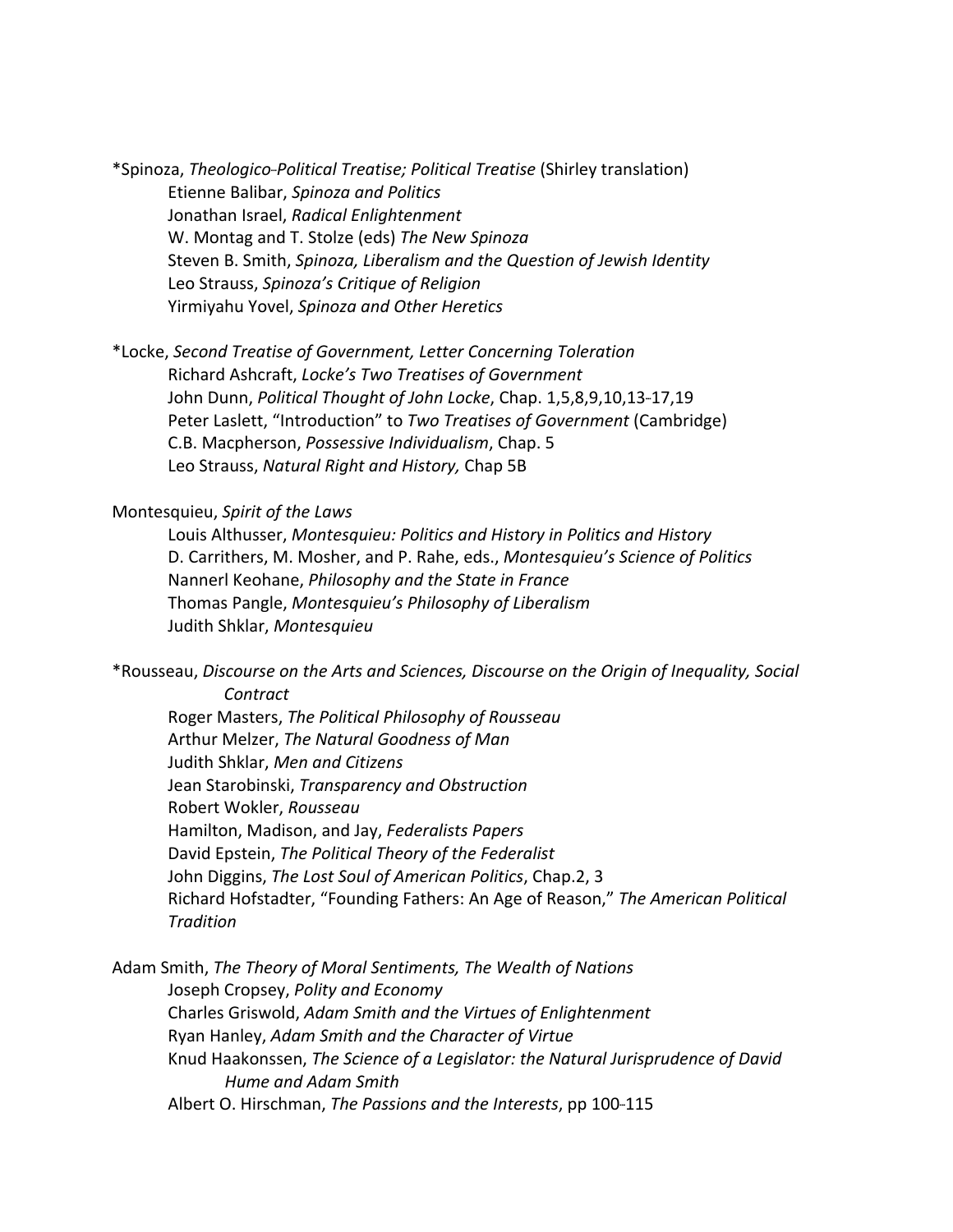I. Hont and M. Ignatieff, eds. *Wealth and Virtue*  Andrew Skinner and Thomas Wilson, eds. *Essays on Adam Smith* Nicholas Phillipson, "The Scottish Enlightenment" in *Enlightenment In National Contexts*, eds. Roy Porter and Mikulas Teich. Donald Winch, *Adam Smith's Politics*

 \*Kant, *Political Writings*, ed. H. Reiss

  William A. Galston, *Kant and the Problem of History*  Onora O'Neill, *Constructions of Reason*  Patrick Riley, *Kant's Political Theory*  Howard Williams, ed. *Essays on Kant's Political Philosophy*  Yirmiahu Yovel, *Kant and the Philosophy of History*

 Burke, *Reflections on the Revolution in France*

  David Bromwich, ed. *Burke on Empire, Liberty, and Reform*  J.G.A. Pocock, *Politics, Language, and Time*, Chap. 6 Pocock, "Introduction" to *Reflections* (Hackett)  Peter Stanlis, *Edmund Burke and the Natural Law*, Chap. 1, 3  Leo Strauss, *Natural Right and History*, Chap. 6B  James Boyd White, *When Words Lose Their Meaning* Articles: Michael Mosher, David Bromwich

 \*Hegel, *Philosophy of Right*

 Shlomo Avineri, *Hegel's Theory of the Modern State*  Alexandre Kojeve, *Introduction to the Reading of Hegel* Raymond Plant, *Hegel*  Steven B. Smith, *Hegel's Critique of Liberalism*  Charles Taylor, *Hegel and Modern Society*

 \*Tocqueville, *Democracy in America*; *The Old Regime and the Revolution* Raymond Aron, "Tocqueville," Main Currents of Sociological Thought Abraham S.  Eisenstadt ed., *Reconsidering Tocqueville's Democracy in America* Alan Kahan,  *Aristocratic Liberalism: Burckhardt, Mill, and Tocqueville*  Jean---Claude Lamberti, *Tocqueville and the Two Democracies*  Francoise Melonio, *Tocqueville and the French*  Pierre Manent, *Tocqueville and the Nature of Democracy*  Harvard Mansfield and Delba Winthrop, "Editors' Introduction," *Democracy in America* (University of Chicago)  Larry Siedentop, "Two Liberal Traditions," in Alan Ryan, *The Idea Of Freedom*  Cheryl Welch, ed., *The Cambridge Companion to Tocqueville*

 \*Mill, *On Liberty, Utiltarianism, Considerations on Representative Government*, *The Subjection*  Fred Berger, *Happiness, Justice, Freedomof Women*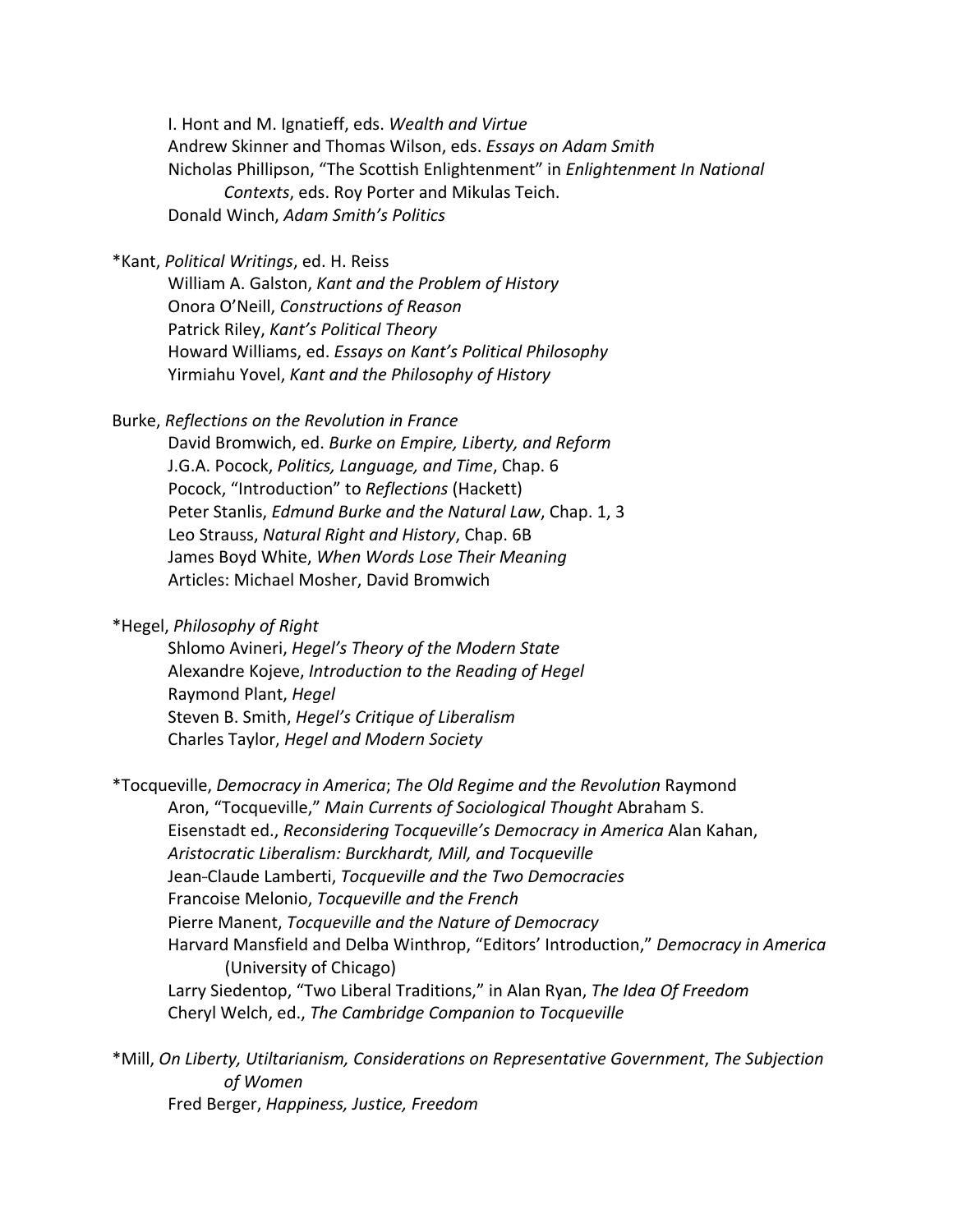Joel Feinberg, *Social Philosophy*  Joseph Hamburger, *Intellectuals in Politics: John Stuart Mill and The Philosophic*  Gertrude Himmelfarb, *On Liberty and Liberalism* Alan Ryan, *J.S. Mill Radicals*

 \*Marx, *On the Jewish Question: German Ideology (Part I); Communist Manifesto: Capital* in Robert Tucker, *Marx-Engels Reader*, pp. 294-343, 431-438 and "The Eighteenth Brumaire" in Tucker, pp. 594-617.  Shlomo Avineri, *The Social and Political Thought of Karl Marx*  G.A. Cohen, *Karl Marx's Theory of History*  Leszek Kolakowski, *Main Currents of Marxism*, Vol. 1 Gareth Stedman Jones, "Introduction," *The Communist Manifesto* (Penguin)

 Nietzsche, *Genealogy of Morals: Beyond Good and Evil*  Peter Berkowitz, *Nietzsche: The Ethics of an Immoralist*  Bruce Detwiler, *Nietzsche and the Politics of Aristocratic Radicalism*  Martin Heidegger, "Who is Nietzsche's Zarathustra?" in *Nietzsche*  Alexander Nehamas, *Nietzsche: Life as Literature*  Richard Schacht ed., *Nietzsche, Genealogy, Morality* Robert Solomon ed. *Reading Nietzsche*

#### **Appendix A: Interpretation and Methods**

*Isaiah Berlin, "Does Political Theory Still Exist?" The Proper Study of Mankind, 59-90.*  Norman Daniels, "Wide Reflective Equilibrium and Theory Acceptance in Ethics," *Journal of*  J.D. Moon and S. White, eds., *What is Political Theory?* J.G.A. Pocock, "Languages and their Implications," Politics, Language, and Time, 3-41.  Quentin Skinner, "Meaning and Understanding in the History of Ideas," *Meaning and Context*, ed. J. Tully, 29-67 Leo Strauss, Natural Right and History, 1-80  Leo Strauss, *Persecution and the Art of Writing*, 22---37  Max Weber, "The Meaning of 'Ethical Neutrality,'" *The Methodology of the Social Sciences*, ed. E. Shills, 1-47 *Philosophy* 76 (5):256-282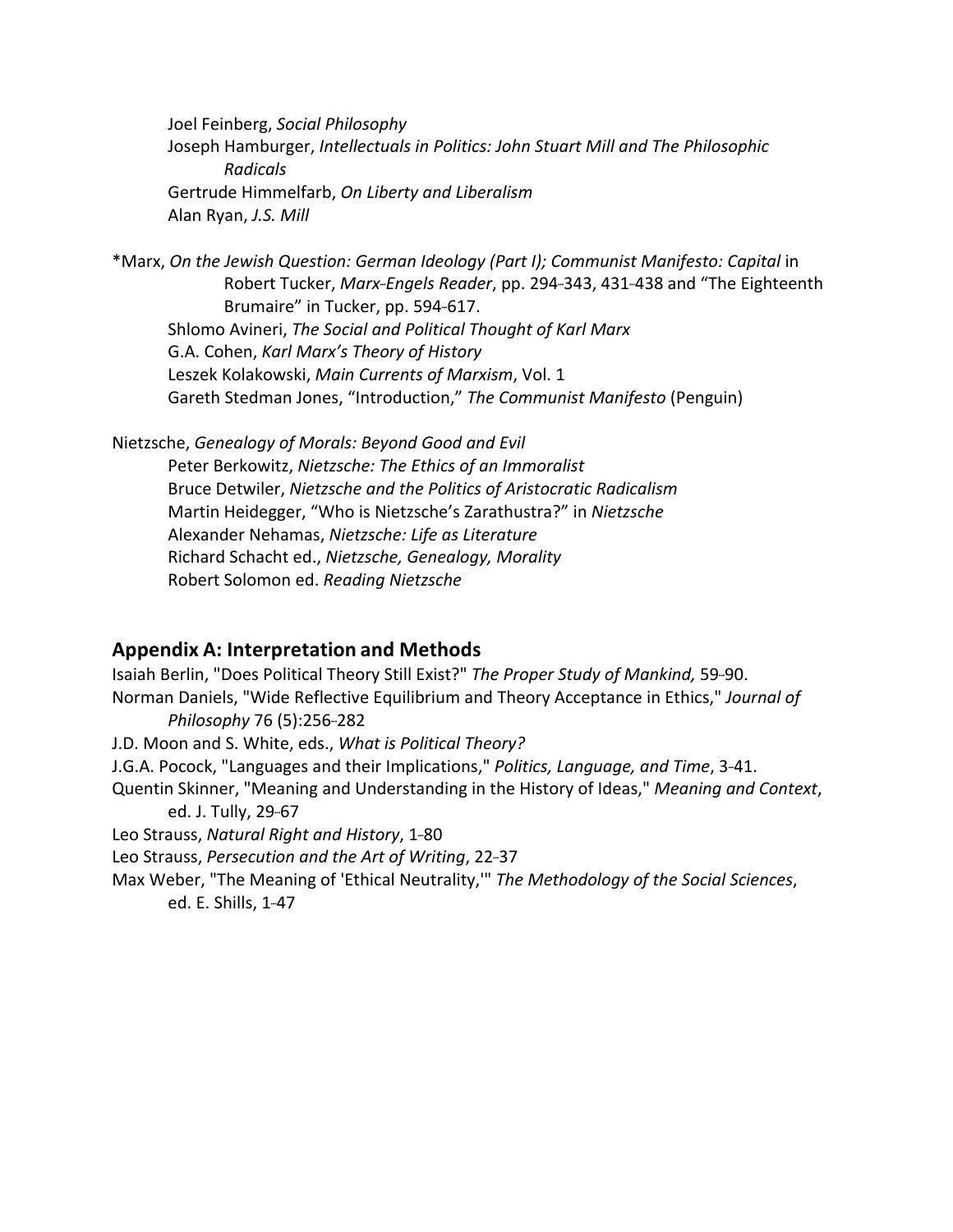## **Part II**

Students are required to read all starred texts as well as the remaining texts in any three subsections. Local authors and secondary sources are in listed in the appendix (B) and should be  *consulted for reference purposes.*

#### **Democracy and Representation**

Kenneth Arrow, Social Choice and Individual Values (Yale University Press, 1951). The technical parts, particularly chapter 5 of this work, are difficult to follow and not required. A clear exposition of the logic of Arrow's theorem can be found in ch. 14 of Luce and Raiffa, *Games and Decisions*. A nontechnical account by Arrow, also  recommended, "Public and private values," is in Sidney Hook, ed., *Human Values and Economic Policy*, pp. 3-21.

Anthony Downs, An *Economic Theory of Democracy* (Harper and Row, 1957)

 \*Robert Dahl, *A Preface to Democratic Theory* (University of Chicago Press, 1953).

 Stephen Holmes, "Precommitment and the Paradox of Democracy," in *Passions and Constraint: On the Theory of Liberal Democracy* (Chicago University Press, 1995)

William Riker, Liberalism Against Populism (Freeman, 1982), chs. 1-7, 10.

Gerry Mackie, *Democracy Defended* (Cambridge, 2003) chs. 1-6, 9-10, 14-15

\*Dennis Mueller, Public Choice *III* (Cambridge, 2003), chs. 1-3, 4 (omit part B), 5-8, 10-21,14.

  \*Bernard Manin, *Principles of Representative Government* (Cambridge, 1997) Joseph Schumpeter, *Capitalism, Socialism and Democracy* [1942] (George, Allen and Unwin, 1976).

\*Adam Przeworski, "Minimalist democracy: A defense," in Ian Shapiro and Casiano Hacker-Cordon, *Democracy's Value* (Cambridge University Press, 1999).

Hanna Pitkin, *The Concept of Representation* (University of California, 1972)

  Sheldon Wolin, "Fugitive Democracy" in Benhabib (ed), *Democracy and Difference. Contesting the Boundaries of the Political* (Princeton, 2006)

  A. Fung , and Erik Olin Wright, *Deepening Democracy: Institutional Innovations in*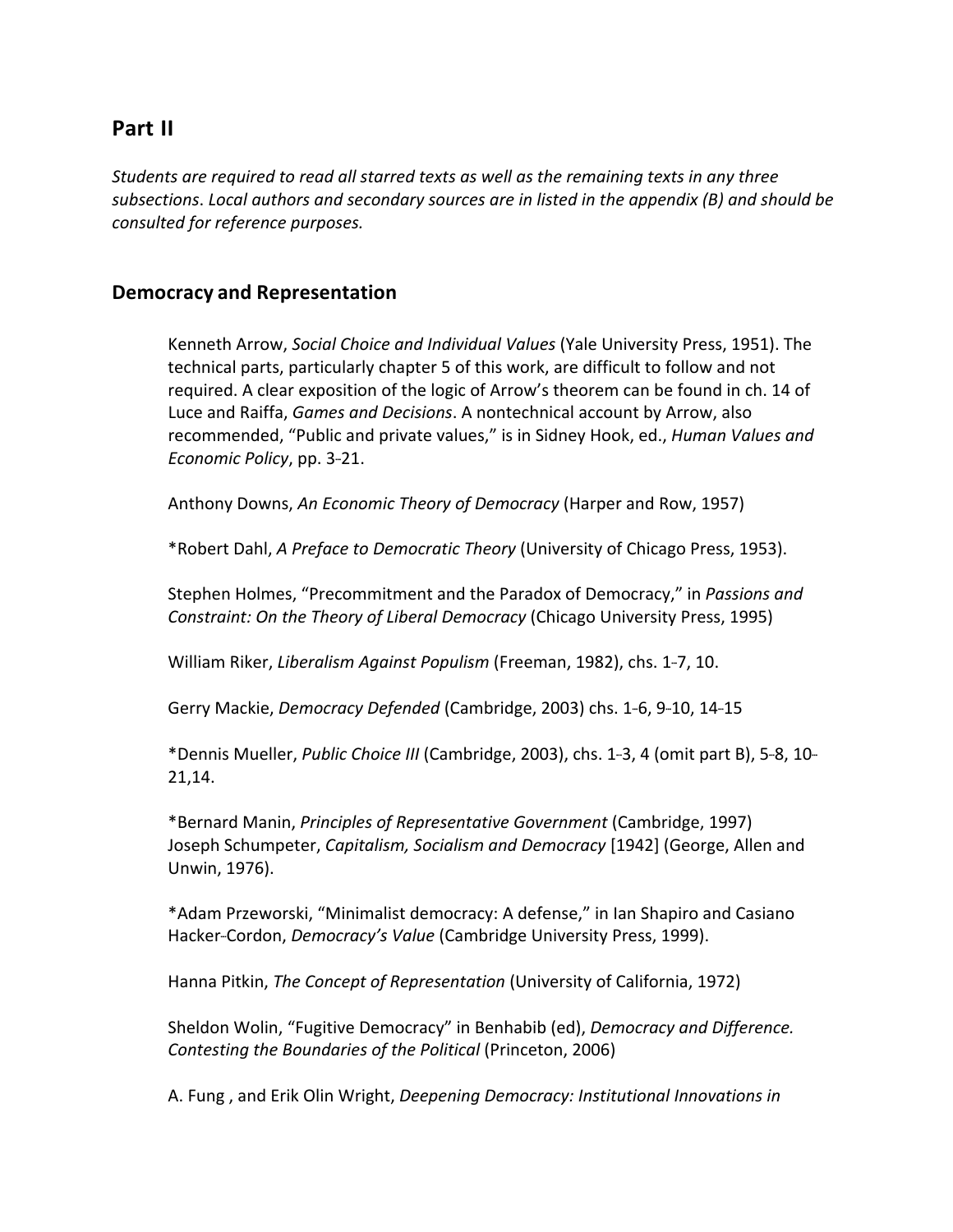*Empowered Participatory Governance*. (Verso, 2003)

 David Held, "The transformation of political community: Rethinking democracy in the context of globalization" in Ian Shapiro and Casiano Hacker-Cordon, *Democracy's Edges*  (Cambridge, 1999)

Lani Guinier, "Groups, Representation and Race-Conscious Districting: A case of the  Emperor's Clothes" *Texas Law Review*, vol. 71, 1589 (June, 1993).

### **Justice and Equality**

  \*John Rawls, *A Theory of Justice* (Harvard, 1971), ch. 1, secs. 1---4, 8; ch. 2, secs. 11---17; ch. 3, secs. 20-27, 29-30; ch. 4, sec. 40; ch. 5, secs. 41-43; ch. 8, sec. 79.

  \*Michael Walzer, *Spheres of Justice* (Basic Books, 1983), chs. 1---5, 7, 9, 11---13.

  Michael Sandel, *Justice and the Limits of Liberalism*

  Michael Sandel, Review of *Political Liberalism* by John Rawls, *Harvard Law Review*, Vol. 107, No. 7. (May, 1994), pp. 1765-1794.

  Charles Taylor, *Hegel and Modern Society* (Cambridge University Press, 1979) 

  Charles Beitz, *Political Theory and International Relations* (Princeton, 1999)

  Nancy Fraser. *Scales of Justice. Reimagining Political Space in a Globalizing World* (New York, 2009), chs. 1, 2 and 3.

 \*Albert Hirschmann, *Exit, Voice and Loyalty* (Harvard University Press, 1970)

Mancur Olson, The Logic of Collective Action (Harvard University Press, 1965)

\*Bernard Williams, "The idea of equality," in Peter Laslett and W.G. Runciman eds., *Philosophy, Politics and Society* (Blackwell, 1958), second series, pp. 110-131.

 \*Amartya Sen*, Inequality Reexamined* (Harvard University Press/Russell Sage, 1992).

Ronald Dworkin, "What is equality? Part I: Equality of welfare," *Philosophy and Public* Affairs, vol. 10, no. 3, (Summer 1981), pp. 185-246.

\*Ronald Dworkin, "What is equality? Part II: Equality of resources," *Philosophy and* Public Affairs, vol. 10, no. 4, (Fall 1981), pp. 283-345.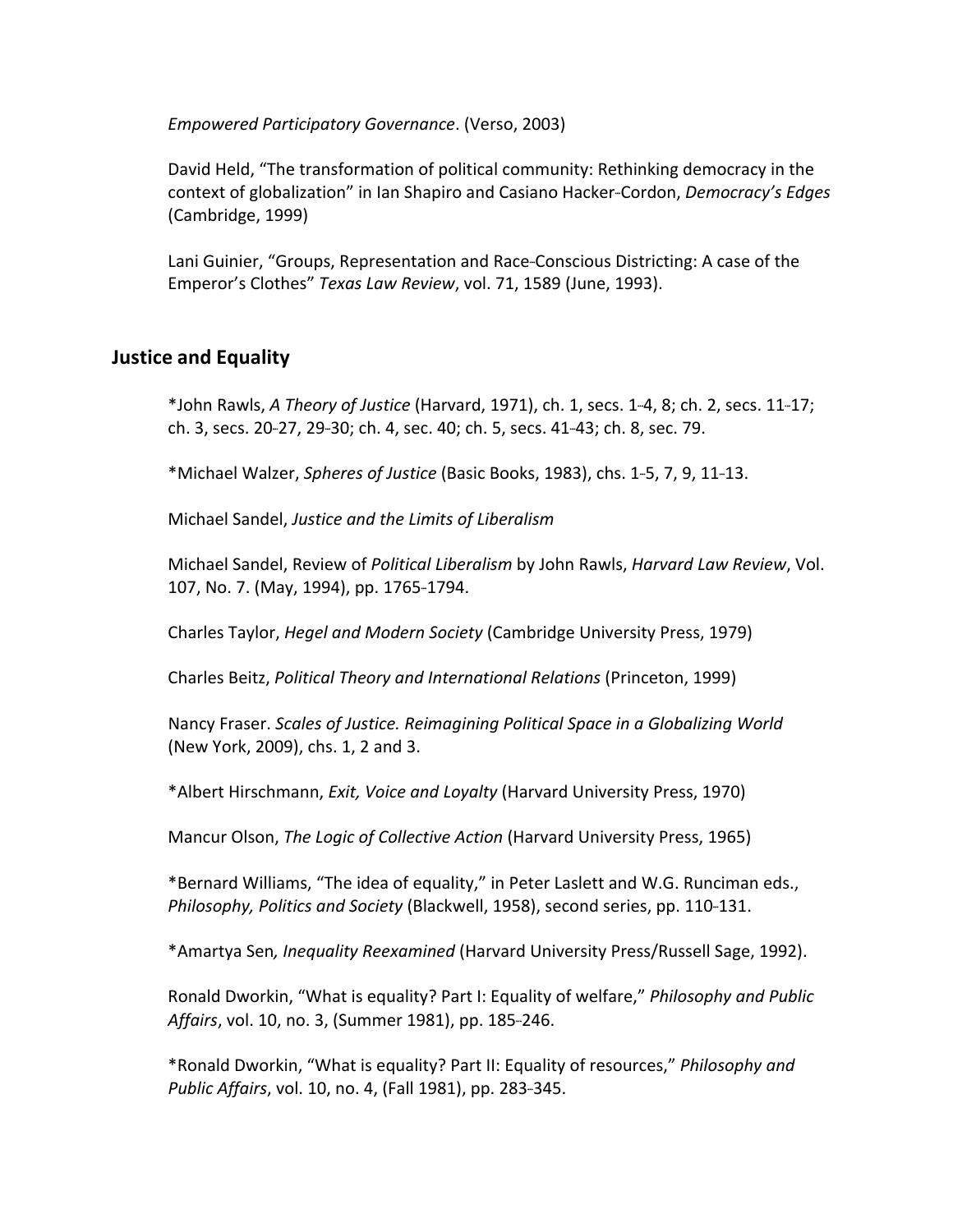G.A. Cohen, "On the currency of egalitarian justice," *Ethics*, vol. 99, no. 4 (July 1989), pp. 906-44.

 \*Nancy Fraser, "From Redistribution to Recognition? Dilemmas of Justice in a  Postsocialist Age," *Justice Interruptus: Critical Reflection on the Postsocialist Condition*, ch. 1.

  Susan Okin, *Justice, Gender, and the Family* (Basic Books, 1989), ch. 8.

  \*Iris Young, *Justice and the Politics of Difference* (Princeton University Press)

  Carole Pateman, *The Sexual Contract* (Stanford, 1988)

  Seyla Benhabib, ed. *Democracy and Difference. Contesting the Boundaries of the Political*, chs. by Habermas, Wolin, Young and Mouffe (Princeton, 1999)

\*Robert E. Goodin, Utilitarianism as a Public Philosophy (Cambridge, 1995), ch. 1-4, 8-11.

Robert E. Goodin, Utilitarianism as a Public Philosophy, (Cambridge, 1995), ch. 5-7, 12--18.

  \*Brian Barry, *Justice as Impartiality* (Oxford, 1996), ch. 1---7

Brian Barry, Justice as Impartiality (Oxford, 1996), the rest of the book.

#### **Power and Legitimacy**

Steven Lukes, Power: A Radical View, 2nd edition (Palgrave MacMillan 2004)

 \*John Gaventa, *Power and Powerlessness* (University of Illinois Press, 1980).

Douglas Rae, "Knowing power," in Ian Shapiro and Grant Reeher, eds., *Power,* Inequality and Democratic Politics (Westview Press, 1989), pp. 17-49.

Nancy Folbre, "Exploitation comes home: a critique of the Marxian theory of family labor," Cambridge Journal of *Economics*, vol. 6, no. 4 (1982), pp. 317-29.

  \*Michel Foucault, *Discipline and Punish* (Vintage, 1979)

 T. W. Adorno and Max Horkheimer, *Dialectic of Enlightenment* (Verso, 1998), Introduction, ch. 1 and Notes.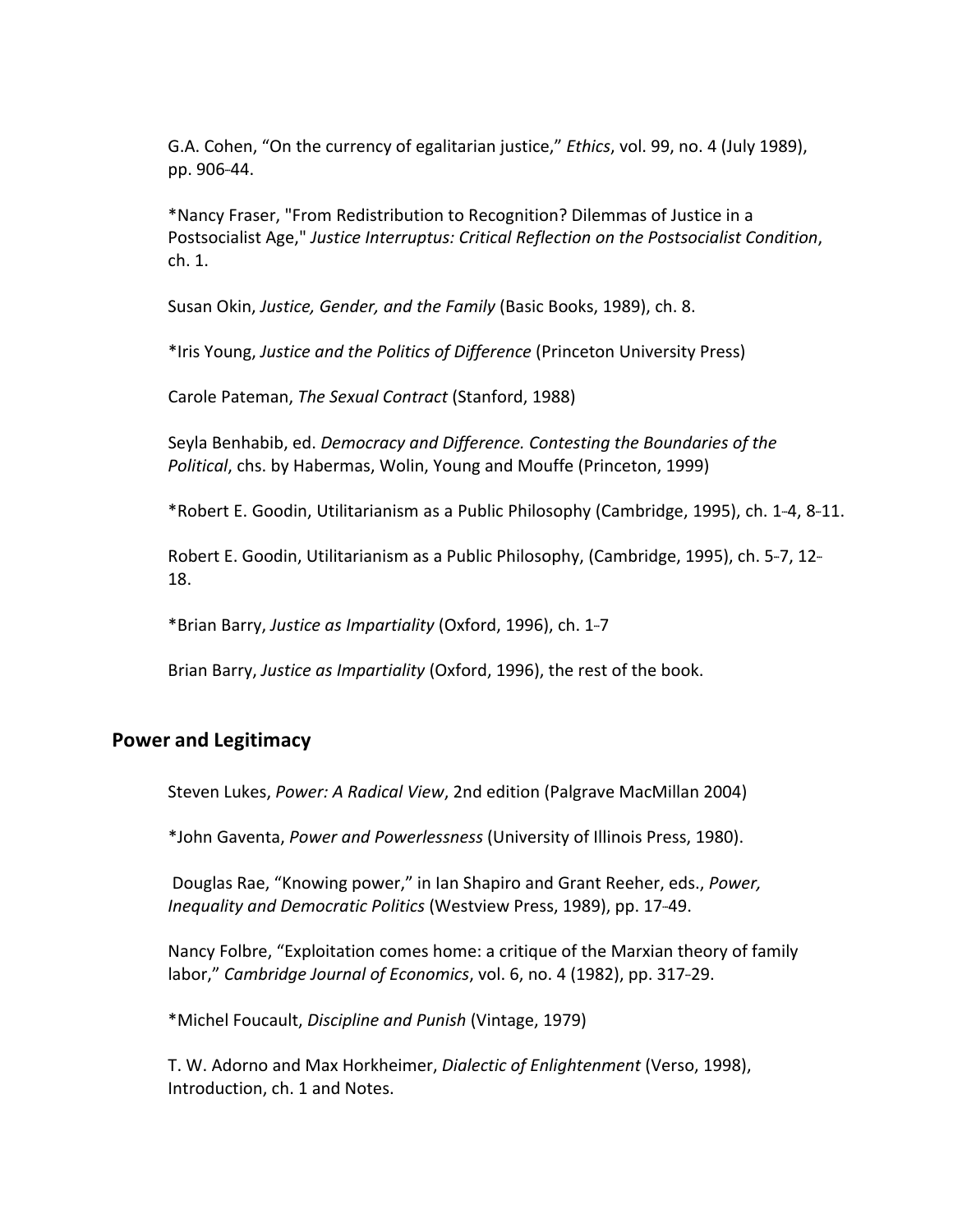\*Max Weber, "Types of Legitimate Domination," in Gerth and Mills, eds., *From Max Weber.*

  Max Weber, "Introduction," *The Protestant Ethic and the Spirit of Capitalism* (Scribners, 1992)

Max Weber, "Science as a Vocation" and "Politics as a Vocation," in Gerth and Mills,  eds., *From Max Weber: Essays in Sociology* (Oxford, 1958)

 \*Clarissa Hayward, *Defacing Power* (Cambridge University Press, 2000)

  \*Jurgen Habermas, *Between Facts and Norms*, (MIT, 1996), secs. 2, 7, 8, 9.

  Jurgen Habermas, *Legitimation Crisis* (Beacon Press, 1973)

  \*Jürgen Habermas, *The Structural Transformation of the Public Sphere* (MIT Press, 1989).

John Rawls, *Political Liberalism*, (Columbia University Press), lectures 1, 3, 4, 6.

\*Ronald Dworkin, *Law's Empire* (Harvard University Press, 1986), chs. 1-7.

Hannah Arendt, *The Origins of Totalitarianism* (1979), New Prefaces to Parts 1 and 2; Part 2, ch.9 "The Decline of the Nation-State"; Part Three.chs. 12 and 13.

\*Michel Foucault, "What is Enlightenment?" in The Foucault Reader, Rabinow, ed. (Pantheon, 1984).

  \*Alasdair MacIntyre, *After Virtue, 2nd ed.* (University of Notre Dame Press, 1984), chs. 1-6; 9-12; 14-18.

Michael Oakeshott, "Rationalism in politics," and "Political education," in *Rationalism in Politics* (Basic Books, 1962), pp. 1-37.

 Michael Oakeshott, "The Character of a Modern European State," *On Human Conduct* (Oxford UP, 1975), pp. 185-326.

  Philip Pettit, *Republicanism: A Theory of Freedom and Government* (Oxford, 1997)

Albert Hirschman, *Exit, Voice and Loyalty* (Harvard University Press, 1970)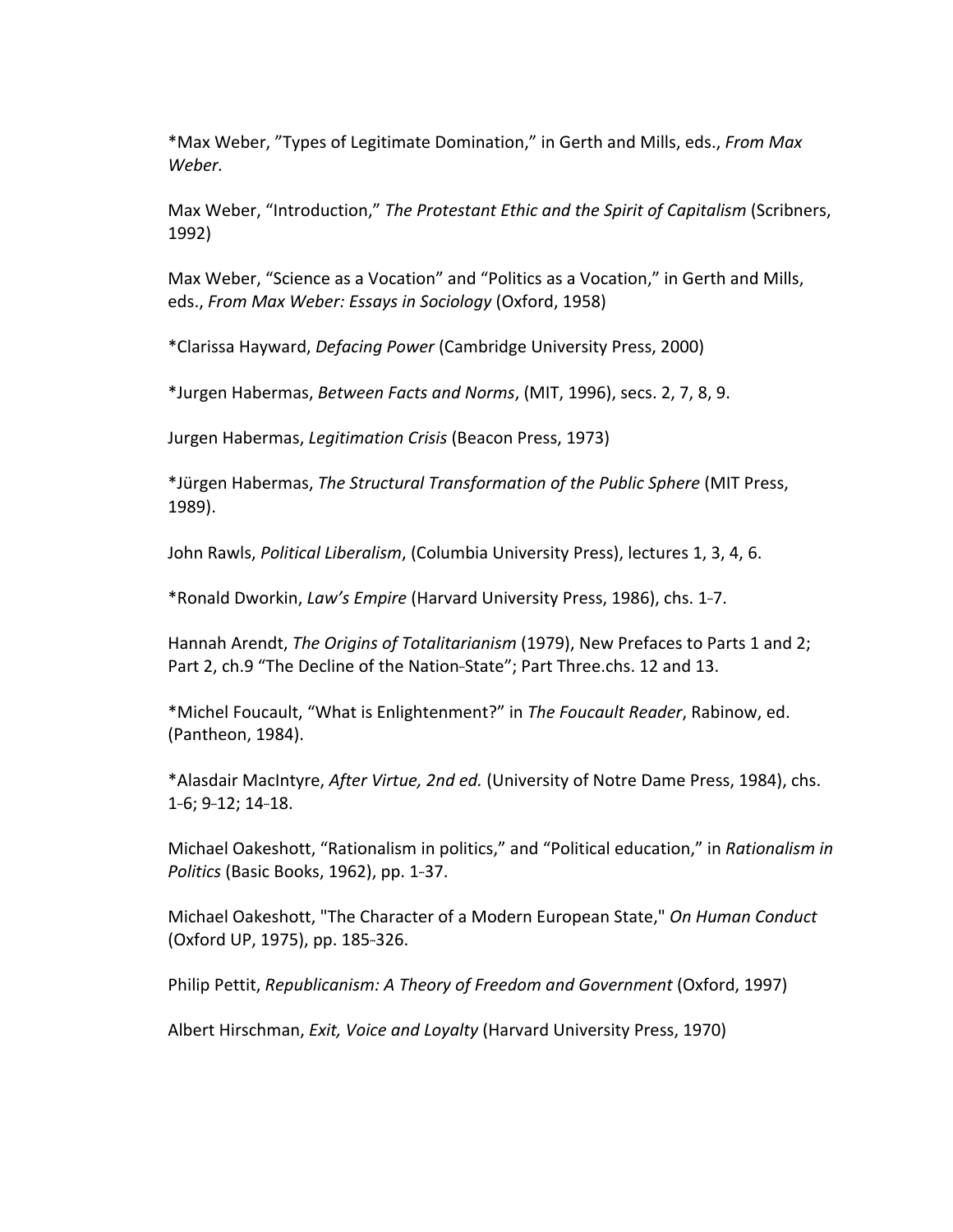\*Carl Schmitt, *The Crisis of Parliamentary Democracy* (1923) [MIT Press, 1988]

Carl Schmitt, *The Concept of the Political* (1919) [MIT Press, 1996]

  Jacques Derrida, "Declarations of Independence," *The New Political Science* 15 (1986) Bernard Crick, *In Defense of Politics* (Continuum, 1992 latest edition)

  P. Manent, trans by Le Pain, *A World Beyond Politics? A Defense of the Nation--- State* (Princeton Univ Press, 2006)

 Isaiah Berlin, "European Unity and its Vicissitudes," The Crooked Timber Of Humanity (Princeton UP, 1990), 175-206;

#### **Freedom**

  \*Hannah Arendt, *The Human Condition* (University of Chicago Press, 1957)

  \*Hannah Arendt, *On Revolution* (Viking, 1963)

  \*Isaiah Berlin, "Two concepts of liberty," in Berlin, *Four Essays on Liberty* (Oxford, 1958)

  Gerald C. MacCallum, Jr, "Negative and Positive Freedom," *Philosophy, Politics and Society* (Fourth Series), ed by Peter Laslett, W.G. Runciman and Quentin Skinner (Oxford: Blackwell, 1972), pp. 174-93.

  \*Joseph Raz, *The Morality of Freedom* (Oxford, 1986), chs. 1---4, 7---8, 11, 14---15.

Robert Nozick, Anarchy, State and Utopia (Basic Books, 1974), chs. 1-5, 7, pp. 149-64,  $167 - 231.$ 

 \*Judith Shklar, "The liberalism of fear," in Nancy Rosenblum, ed., *Liberalism and the Moral Life* (Harvard University Press, 1987).

Amartya Sen, *Development as Freedom* (Anchor Books, 2000)

Philippe van Parijs, *Real Freedom for All* (Oxford: Clarendon Press, 1995)

Sheldon Wolin, *Politics and Vision* (new and revised edition, 2004)

Leo Strauss, *Natural Right and History* (pp. 1-80)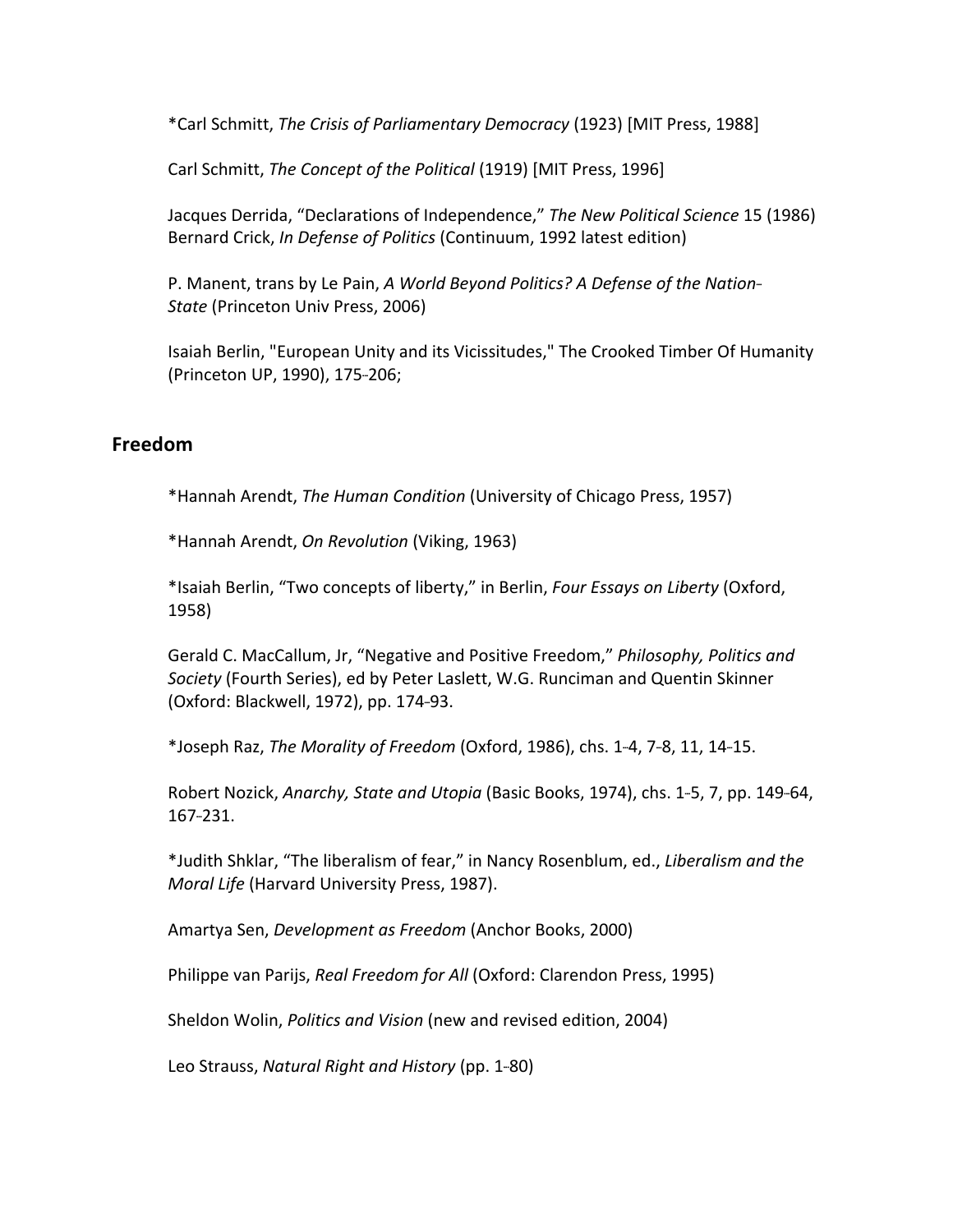### **Identity/Diversity and Citizenship**

\*Benedict Anderson, *Imagined Communities* (Verso, 1983)

 Isaiah Berlin, "The Counter Enlightenemnt" and "Herder and the Enlightenment" in The Proper Study of Mankind, ed Henry Hardy, et al (NY: FS&G, 1998), pp. 243-268 and 359--435.

 Alasdair MacIntyre, "Epistemological crises, dramatic narrative and the philosophy of science," The Monist, vol. 60, (1977), pp. 453-72.

  Charles Larrmore, *Patterns of Moral Complexity* (Cambridge, 1987)

  \*Bernard Williams, *Ethics and the Limits of Philosophy* (Harvard, 1987), chs. 1---3.

Richard Rorty, *Contingency, Irony, Solidarity* (Cambridge, 1989), chs. 1-3, \*ch. 4.

  \*Michael Walzer, *Interpretation and Social Criticism* (Harvard University Press, 1987).

 \*Jacques Derrida, *On Cosmopolitanism and Forgiveness* (Routledge, 1999)

  Judith Butler, *Feminism and the Subversion of Identity* (Routledge, 1999)

Charles Taylor, *A Secular Age* (Harvard University Press, 2009), Part I and Conclusion

  \*Charles Taylor, *Multiculturalism and the Politics of Recognition* (Princeton, 1991)

\*Will Kymlicka, *Multicultural Citizenship* (Oxford University Press, 1995)

  Rogers Smith, *Stories of Peoplehood: The Politics and Morals of Political Membership* (Cambridge University Press, 2003)

  Brian Barry *Culture and Equality: An Egalitarian Critique of Multiculturalism* (Polity/Harvard, 2000)

  Sarah Song, *Justice, Gender, and the Politics of Multiculturalism* (Cambridge, 2007)

 Anne Philips, *The Politics of Presence* (Oxford, 1998)

  \*Iris Marion Young, "Deferring Group Representation," in *Ethnicity and Group Rights*, ed. Ian Shapiro and Will Kymlicka (New York University Press, 1997), 349-376.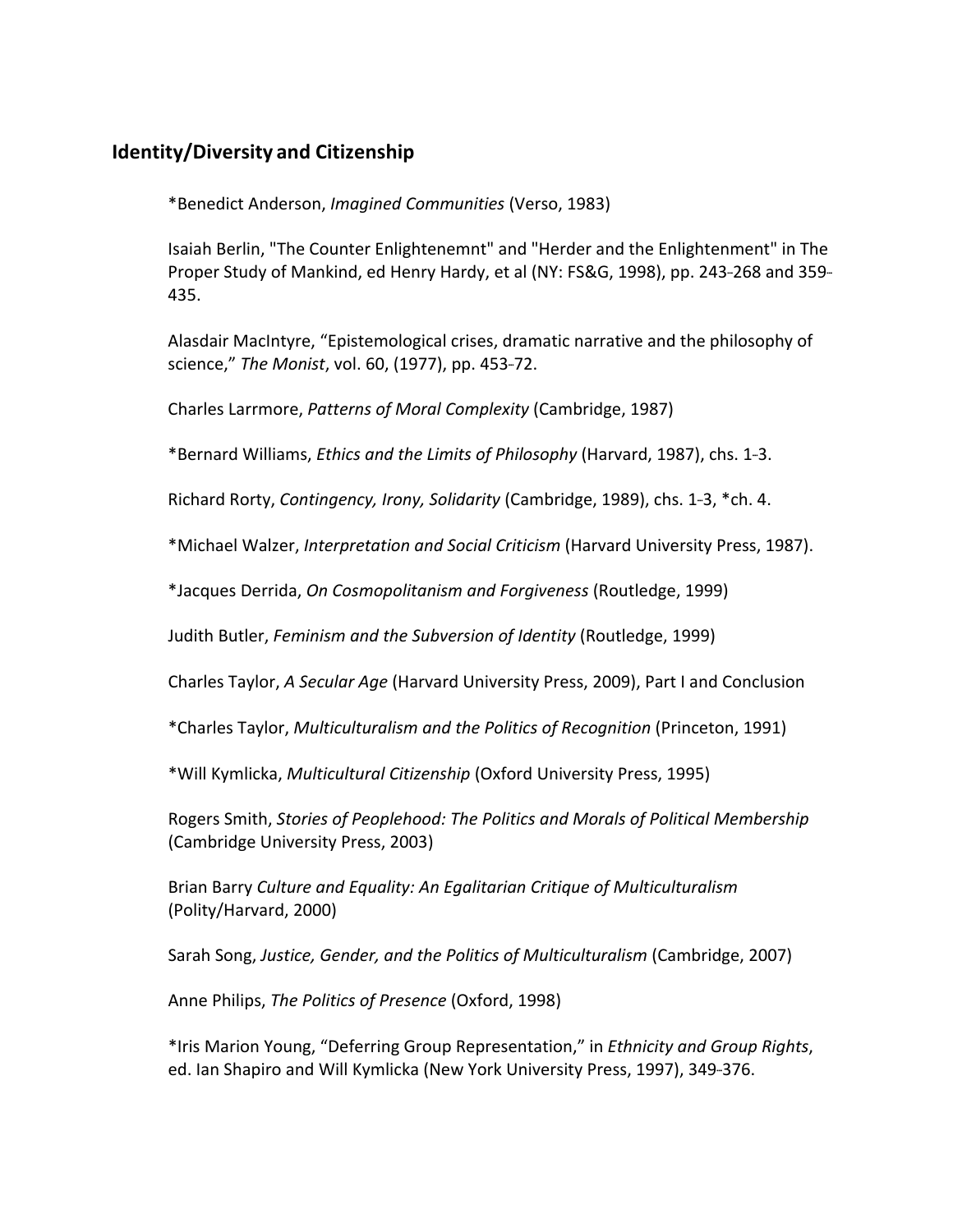Jane Mansbridge, "Should Blacks Represent Blacks and Women Represent Women? A Contingent 'Yes'," The Journal of Politics 61 (August 1999): 628-657.

  \*Jürgen Habermas, *The Inclusion of the Other* (MIT Press, 1998), chs. 4 and 9.

  Seyla Benhabib, ed. *Democracy and Difference. Contesting the Boundaries of the Political* (Princeton, 1999), essays by Habermas, Wolin, Young and Mouffe Sankar Muthu, *Enlightenment and Empire* (Princeton, 2003)

  Jennifer Pitts, *Turn to Empire, The Rise of Imperial Liberalism in Britain and France* (Princeton University Press, 2005)

  Uday Metha, *Liberalism and Empire. A Study in Nineteenth---Century British Liberal Thought* (The University of Chicago Press, 199)

### **Appendix B: Local Authors and Secondary Sources**

Bruce Ackerman, We, The People (Harvard, 1992), chs. 1, 7, 9-11.

Bruce Ackerman, *Social Justice in the Liberal State* (Yale, 1980), chs. 1, 2, 4-6, 8-11.

Bruce Ackerman and James Fishkin, *Deliberation Day* (Yale University Press, 2004)

Seyla Benhabib, *Critique, Norm and Utopia.* (Columbia University Press, 1986), Part II.

Seyla Benhabib, *Situating the Self* (Polity Press, 1992), Part I.

 Seyla Benhabib, *The Claims of Culture. Equality and Diversity in the Global Era* (Princeton, 2002), chs. 1, 2 and 5.

Seyla Benhabib, *The Rights of Others* (Cambridge 2004), Introduction, chs, 1, 2, 3 and 5.

 G.A. Cohen, "Where the action is: On the site of distributive justice," *Phil.& Public Affairs* 26, 1997, 3-30.

  G.A. Cohen, "Incentives, inequality & community," *The Tanner Lectures on Human* Values (Salt Lake City: University of Utah Press)

G.A. Cohen, "Self-ownership, world ownership and equality, part I," in Frank Lucash, ed., Justice and Equality Here and Now (Cornell University Press, 1988), p. 108-35.

G.A. Cohen, "Self-ownership, world ownership and equality, part II, Social Philosophy